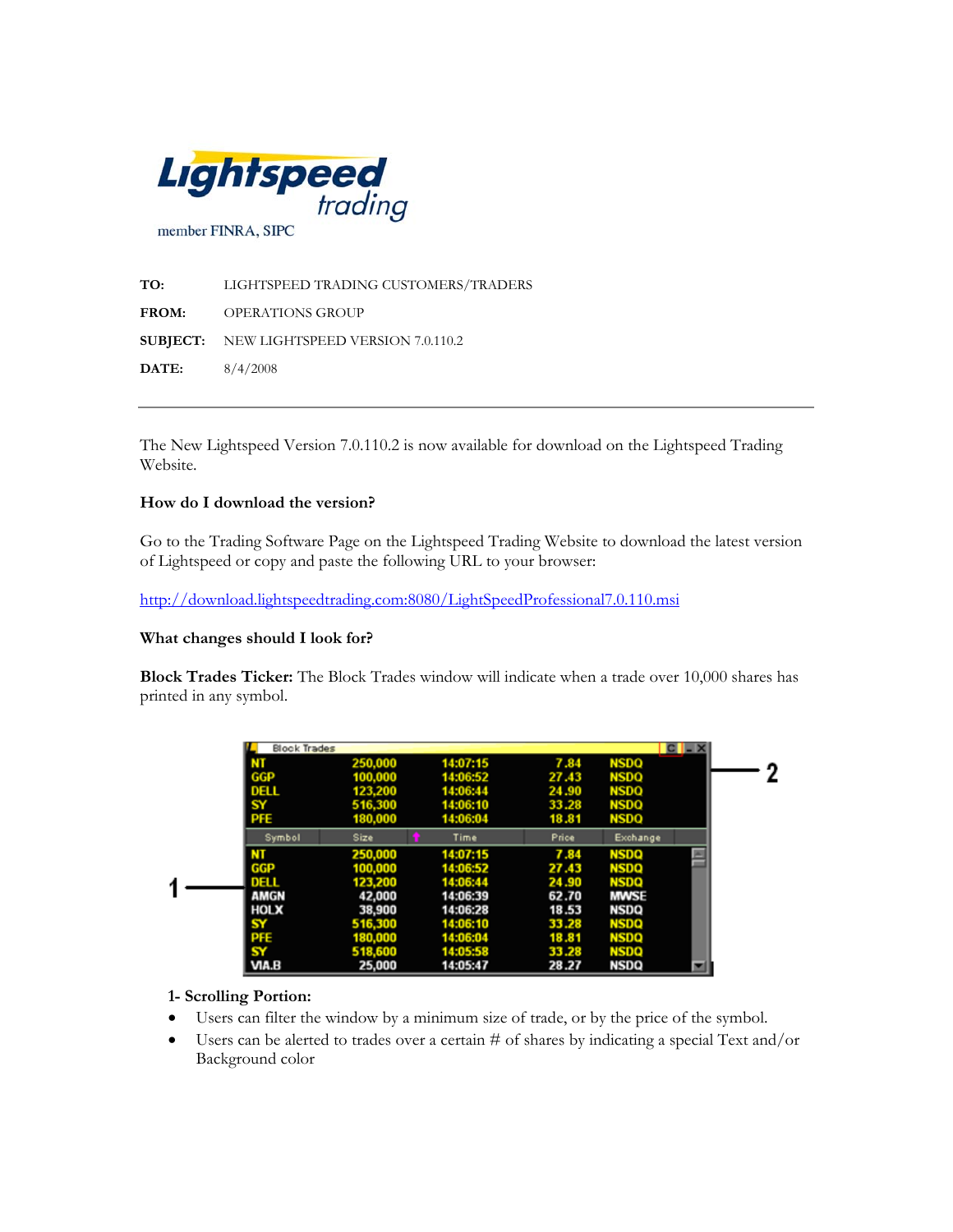• Users can be alerted to trades in a certain Market by selecting a special Text and/or Background color.

Note: This window is particularly helpful in the after-hours. Users looking for after-hours activity can review the Block Trades window.

# **2- Fixed Area**

• Users can retain a short list of trades based on specific symbols or a specific trade size (or both) in the designated Fixed Area above the Block Trades Window. Use the Design subtab of the Block Trades Window to set up this Fixed Area, seen below.

| MM Boxes PosMan Reserve Risers & Fallers Super Smart Smart Orders<br>Linking<br>Block Trades v Filters Colors Design Layout Columns Window                                                                                                                                                                                                                                                                                                                                                                                                                                                                                                                                                                             | <b>SOES</b> | <b>Tier Sizes Trading</b> | <b>Windows</b> |  |  |  |  |  |  |
|------------------------------------------------------------------------------------------------------------------------------------------------------------------------------------------------------------------------------------------------------------------------------------------------------------------------------------------------------------------------------------------------------------------------------------------------------------------------------------------------------------------------------------------------------------------------------------------------------------------------------------------------------------------------------------------------------------------------|-------------|---------------------------|----------------|--|--|--|--|--|--|
| Fixed (non-scrolling) trades<br>You may define certain trades that you want to remain<br>Show trades in the fixed area<br>Symbol(s)<br>visible (i.e. preventing them from scrolling out of view)<br><b>DRYS</b><br>$\blacktriangleright$ Based on symbol(s) $\longrightarrow$<br>to insure you don't miss them. These non-scrollable<br><b>RIMM</b><br>trades can be defined based upon symbol and/or<br>Add<br>Cand / Vor<br>trade size.<br>Delete<br>Eased on trade size<br>Maximum number of trades in the fixed area:<br>100,000 $\mathbf{v}$ shares<br>$\rightarrow$<br>If more trades matching the selection criteria are found<br>than will fit in this area, older trades will be replaced by<br>newer trades. |             |                           |                |  |  |  |  |  |  |
|                                                                                                                                                                                                                                                                                                                                                                                                                                                                                                                                                                                                                                                                                                                        |             | <b>OK</b>                 | Cancel         |  |  |  |  |  |  |

As seen above, a selected Fixed Area retaining, 1) the last 5 Block Trades in DRYS or RIMM –OR-2) any trades of over 100,000 shares in any symbol, displays the last 5 instances.

Config Button in Title Bar of Each Window: Use the small "C" in the top right corner of each window to access the main Settings page of that window. This function can be used in place of right clicking on the window and selecting "Settings."

**Option to Disable Closeout Orders when Not Holding a Position:** Use the option in the Keyboard Tab, seen below, to disable all "Closeout" and "Closeout Full" orders from sending your Tier Size when you are not holding a position.

| <b>Accounts</b><br>About     |                              |                                                   |                                  | Alerts Advanced Orders Baskets Custom Orders Design ECN Orders Increments |  |                                                                              |                                                                             | Keyboard |  |  |  |
|------------------------------|------------------------------|---------------------------------------------------|----------------------------------|---------------------------------------------------------------------------|--|------------------------------------------------------------------------------|-----------------------------------------------------------------------------|----------|--|--|--|
|                              | <b>O</b> Sort                |                                                   | <b>O</b> Tier Size Orders        |                                                                           |  |                                                                              |                                                                             |          |  |  |  |
| n                            | $\blacktriangle$<br>Unmap >> | <b>ABCABidCloseoutFull</b>                        |                                  |                                                                           |  | <b>Confidence</b> Closeout Orders (up to tier)<br>Closeout Entire Pos Orders |                                                                             |          |  |  |  |
|                              |                              |                                                   |                                  | <b>ARCAOfferCloseoutFull</b>                                              |  |                                                                              | <b>C</b> Miscellaneous Size Orders                                          |          |  |  |  |
| <b>NSDQOfferTier</b>         |                              |                                                   |                                  | <b>ARCABuyCloseoutFull</b>                                                |  |                                                                              | <b>C.Custom Commands</b>                                                    |          |  |  |  |
| <b>NSDQOfferCloseoutFull</b> |                              | <b></b> ≤ Shift                                   |                                  | <b>ARCASellCloseoutFull</b>                                               |  |                                                                              | <b>Cancel Order Keys</b>                                                    |          |  |  |  |
| <b>NSDQBidTier</b>           |                              | <b>VAIt</b><br><b>V</b> Ctrl<br><b>O</b> Multiple | <b>ARCABuyMarketCloseoutFull</b> |                                                                           |  |                                                                              | <b>C Trading Function Keys</b><br><b>C Non-trading Function Keys</b>        |          |  |  |  |
|                              |                              |                                                   |                                  | <b>ARCASellMarketCloseoutFull</b>                                         |  |                                                                              | <b>CAccess Keys</b>                                                         |          |  |  |  |
| <b>NSDQBidCloseoutFull</b>   |                              |                                                   |                                  | <b>RATSBidCloseoutFull</b>                                                |  |                                                                              |                                                                             |          |  |  |  |
| R                            |                              | <b>C</b> Use<br>Space                             |                                  | <b>BATSOfferCloseoutFull</b>                                              |  |                                                                              | <b>O</b> Enhanced Keys<br>Corder Entry Popup<br>Use Alt   Alt for Closeouts |          |  |  |  |
|                              |                              |                                                   |                                  | <b>BATSBuvCloseoutFull</b>                                                |  |                                                                              |                                                                             |          |  |  |  |
| $\overline{R}$               | v                            | as the<br>Tab key                                 |                                  | <b>BATSSellCloseoutFull</b>                                               |  | C Disable Closeouts if there<br>$\ddot{\phantom{0}}$                         |                                                                             |          |  |  |  |
|                              |                              |                                                   |                                  |                                                                           |  |                                                                              | are no positions                                                            |          |  |  |  |
|                              |                              |                                                   |                                  |                                                                           |  | OK                                                                           |                                                                             | Cancel   |  |  |  |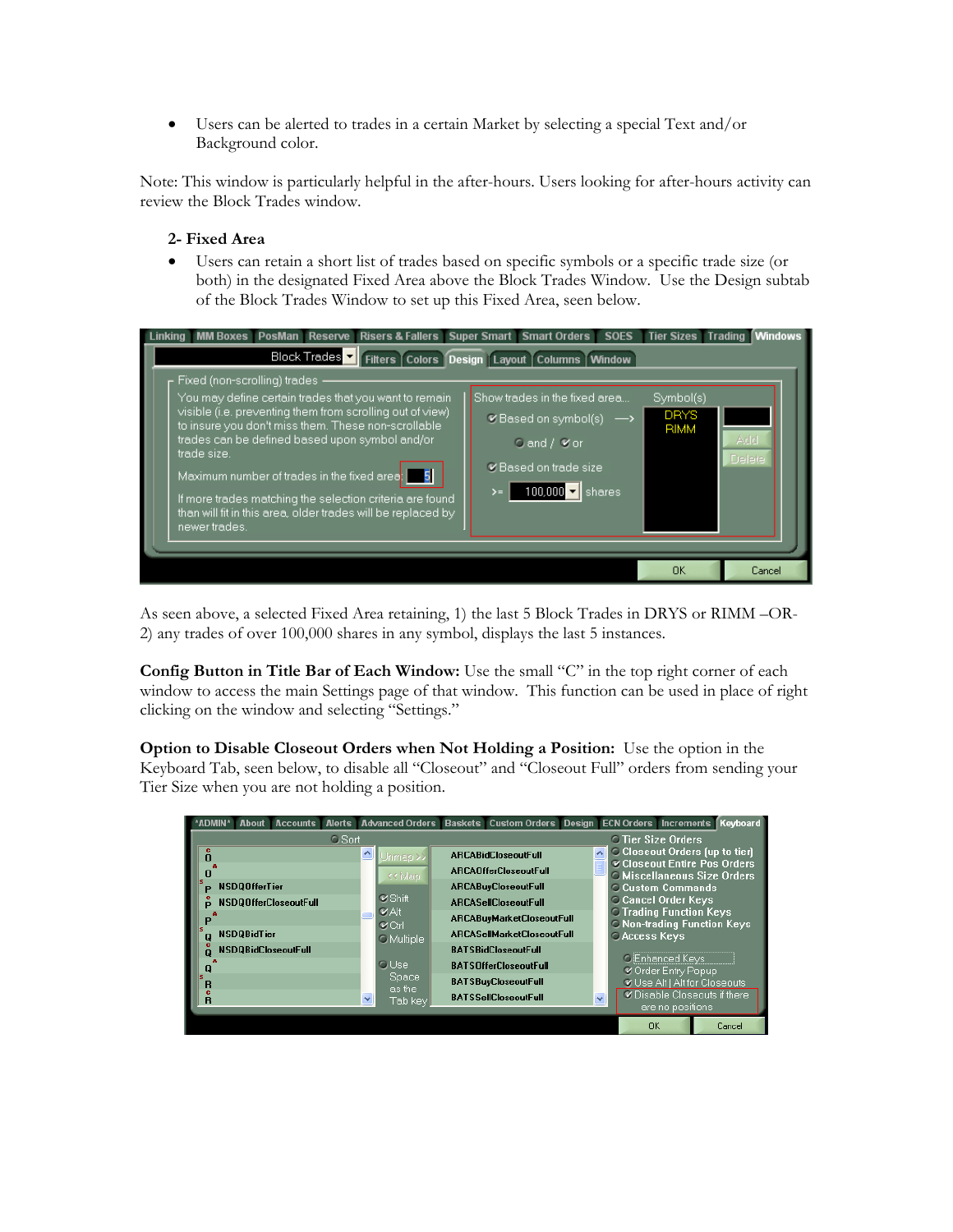Note: Typically Closeout and Closeout Full Keys will send an order for your Tier Size if you use them when you have no position in the symbol. By checking this box you will ensure that these keys will NOT send an order if you do not have a position to close.

**Option to Clear Tier Size Changes After Retyping:** Use the new option in the Tier Size Tab, highlighted below, to clear your tier size changes and revert to the default tier size when you change or retype a symbol.

| Linking MM Boxes PosMan Reserve Risers & Fallers Super Smart Smart Orders |                            |                                            | <b>SOES</b> | <b>Tier Sizes Trading Windows</b>                          |        |
|---------------------------------------------------------------------------|----------------------------|--------------------------------------------|-------------|------------------------------------------------------------|--------|
| Master Default Tier ——                                                    |                            | <b>Custom Tier List - Custom Tier List</b> |             | Tier Changers —                                            |        |
| <b>Set all stocks</b><br>$\vert \cdot \vert$<br>100sh<br>(orders) at:     | Stock:                     | 1000 sh<br>1000 sh                         |             | $1000 - 4$<br>÷<br>100<br>$\sigma$                         |        |
| ■ Save Default Tier after Logoff<br>(otherwise reset to 100)              | <b>Tier Size:</b>          | 500 sh                                     |             | ÷<br>V2<br>200<br>$\mathcal{C}$ 3<br>H÷<br>300             |        |
| <b>Ø Save Default Tier Overnight</b><br>(otherwise reset to 100)          | 500 sh                     |                                            |             | H<br>$\mathcal{Q}$ 4<br>400<br>$\mathcal{C}$ 5<br>H<br>500 |        |
| Reset to Default After Retype                                             | Add                        |                                            |             | ÷<br>$\times 6$<br>600<br>$700 - \sqrt{2}$<br>$Q$ 7        |        |
| <b>Set all Futures</b><br>$\vert \cdot \vert$<br>1 ctrct<br>(orders) at:  | Delete<br><b>Clear All</b> |                                            |             | $\leq 5$ key to set Tier                                   |        |
|                                                                           |                            |                                            |             | 0K                                                         | Cancel |

Typically, once you change your Tier Size for a symbol within the Level 2 it is permanently added to your Custom Tier List (seen above). By checking this new option "Reset to Default After Retype," your Tier Sizes will reset to the Master Default after retyping and will not save in this list.

Note: If you *do* want to permanently change your Tier Size to something other than the Master Default, use the Custom Tier List on the Tier Sizes Tab. Symbols added to the Custom Tier List will not reset back to the Master Default Tier size when the symbol is re-typed.

## **Option for Price in Bid/Offer Pop-up Window to Dynamically Update as Bid/Ask Changes:**

Use this option, seen below in the Increments Tab, to have your Bid/Offer pop-up-box update dynamically as the price of the bid/offer in the symbol changes.

Note: Once you manually change the price within this pop-up-box, it will no longer change dynamically.



| BID 100 RIMM       |                    |                     |                 |  |  |  |  |  |
|--------------------|--------------------|---------------------|-----------------|--|--|--|--|--|
| 121 28             | <b>NSDQ</b><br>100 |                     |                 |  |  |  |  |  |
|                    | <b>RIMM</b>        |                     |                 |  |  |  |  |  |
| <b>LAST 121.30</b> | <b>CHG</b>         | $-1.52$             | <b>SIZE 600</b> |  |  |  |  |  |
| 123.86<br>HI       | <b>OPFN</b>        | 123.54              | VOL 8,680.      |  |  |  |  |  |
| 119.00<br>LO       |                    | <b>CLOSE 122.82</b> | <b>TIER N1</b>  |  |  |  |  |  |
| <b>ARCA</b><br>2   | 121.28             | <b>BATS</b><br>5    | 121.30          |  |  |  |  |  |
| <b>BATS</b>        | 121.28             | <b>ISLD*</b><br>3   | 121.30          |  |  |  |  |  |